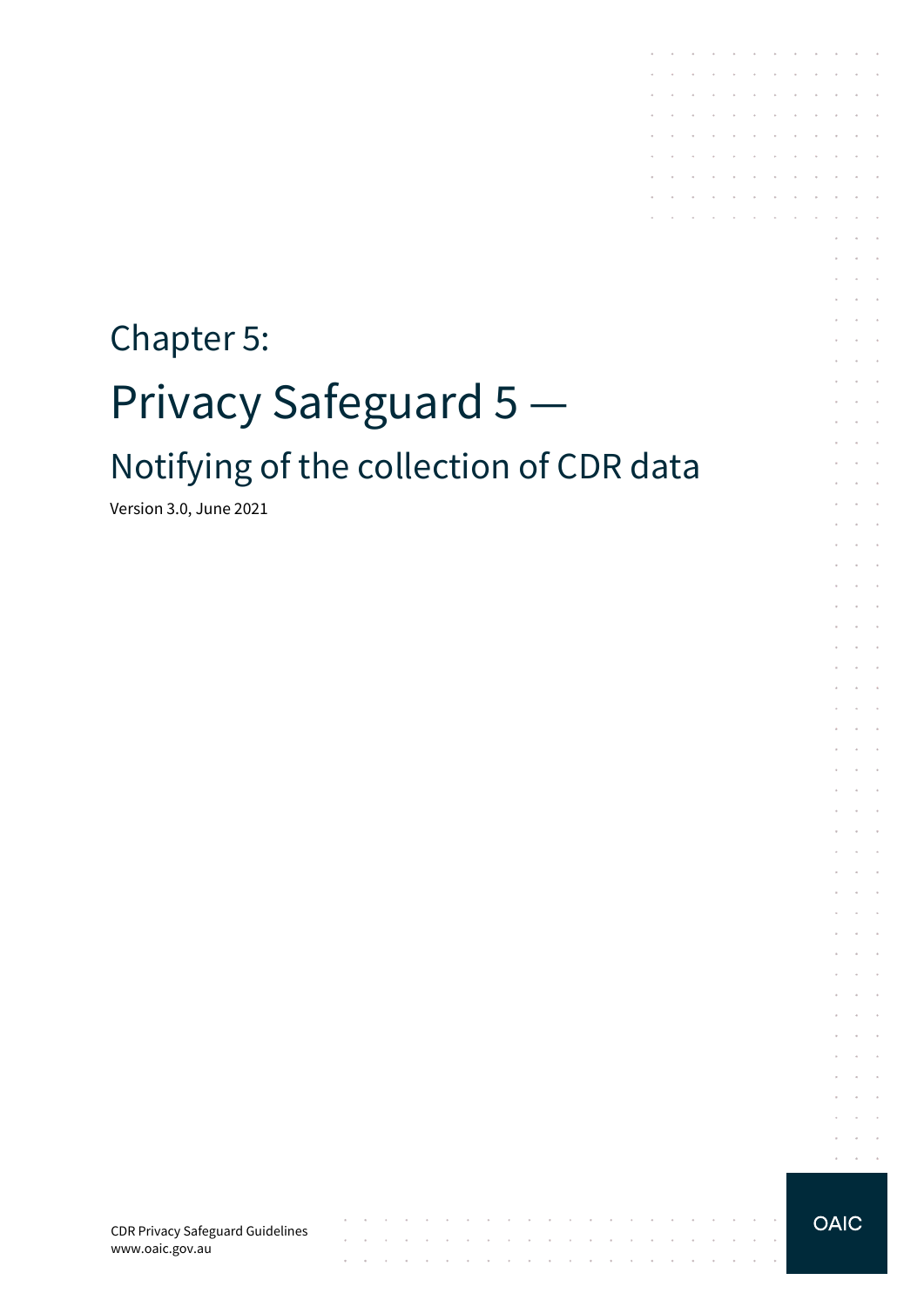#### **Contents**

| 3              |
|----------------|
| 3              |
| 3              |
| 3              |
| 4              |
| 5              |
| 5              |
| 5              |
| 6              |
| 7              |
| $\overline{7}$ |
| 8              |
| 8              |
| 9              |
|                |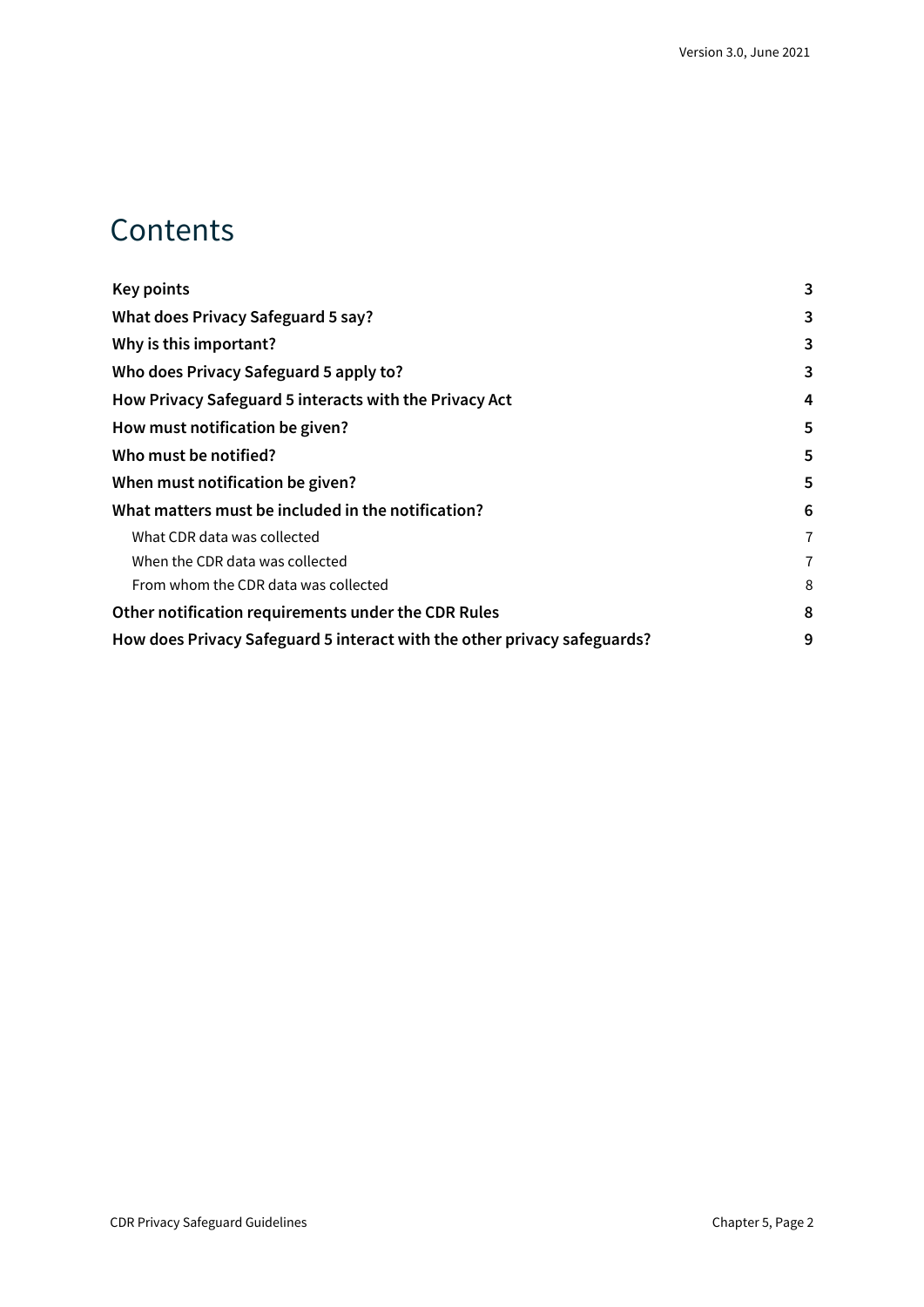# <span id="page-2-0"></span>**Key points**

- An accredited data recipient of a consumer's CDR data must notify that consumer when they collect the data.
- This notification must occur through the consumer's dashboard as soon as practicable after the accredited data recipient has received the consumer's CDR data.

# <span id="page-2-1"></span>**What does Privacy Safeguard 5 say?**

- $5.1$ If an accredited data recipient collected a consumer's CDR data under Privacy Safeguard 3, the accredited data recipient must notify that consumer of the collection by taking the steps identified in the consumer data rules (CDR Rules).<sup>1</sup>
- 5.2 The notification must:
	- be given to the consumer at whose request the CDR data was collected
	- cover the matters set out in the CDR Rules, and
	- be given at or before the time specified in the CDR Rules.
- $5.3$ Under CDR Rule 7.4, an accredited data recipient of a consumer's CDR data must notify the consumer by updating the consumer's dashboard to include certain matters as soon as practicable after CDR data is collected from a data holder or accredited data recipient.
- For information about the concept of 'collects' refer to [Chapter B \(Key concepts\).](https://www.oaic.gov.au/consumer-data-right/cdr-privacy-safeguard-guidelines/chapter-b-key-concepts) For  $5.4$ information about seeking to collect CDR data under Privacy Safeguard 3, see Chapter 3 [\(Privacy Safeguard 3\).](https://www.oaic.gov.au/consumer-data-right/cdr-privacy-safeguard-guidelines/chapter-c-consent-the-basis-for-collecting-and-using-cdr-data/)

## <span id="page-2-2"></span>**Why is this important?**

- $5.5$ Notification of collection of CDR data is an integral element of the CDR regime as it provides confirmation to the consumer that their CDR data has been collected in accordance with their valid request.
- This ensures consumers are informed when their CDR data is collected and builds trust 5.6 between consumers and accredited data recipients.

## <span id="page-2-3"></span>**Who does Privacy Safeguard 5 apply to?**

- $5.7$ Privacy Safeguard 5 applies to accredited data recipients of a consumer's CDR data. It does not apply to data holders or designated gateways.
- 5.8 Data holders and designated gateways must ensure that they are adhering to their obligations under the *Privacy Act 1988* (the Privacy Act) and the Australian Privacy Principles (APPs), including APP 3 and APP 5, when collecting personal information.

<sup>&</sup>lt;sup>1</sup> Section 56EH of the Competition and Consumer Act.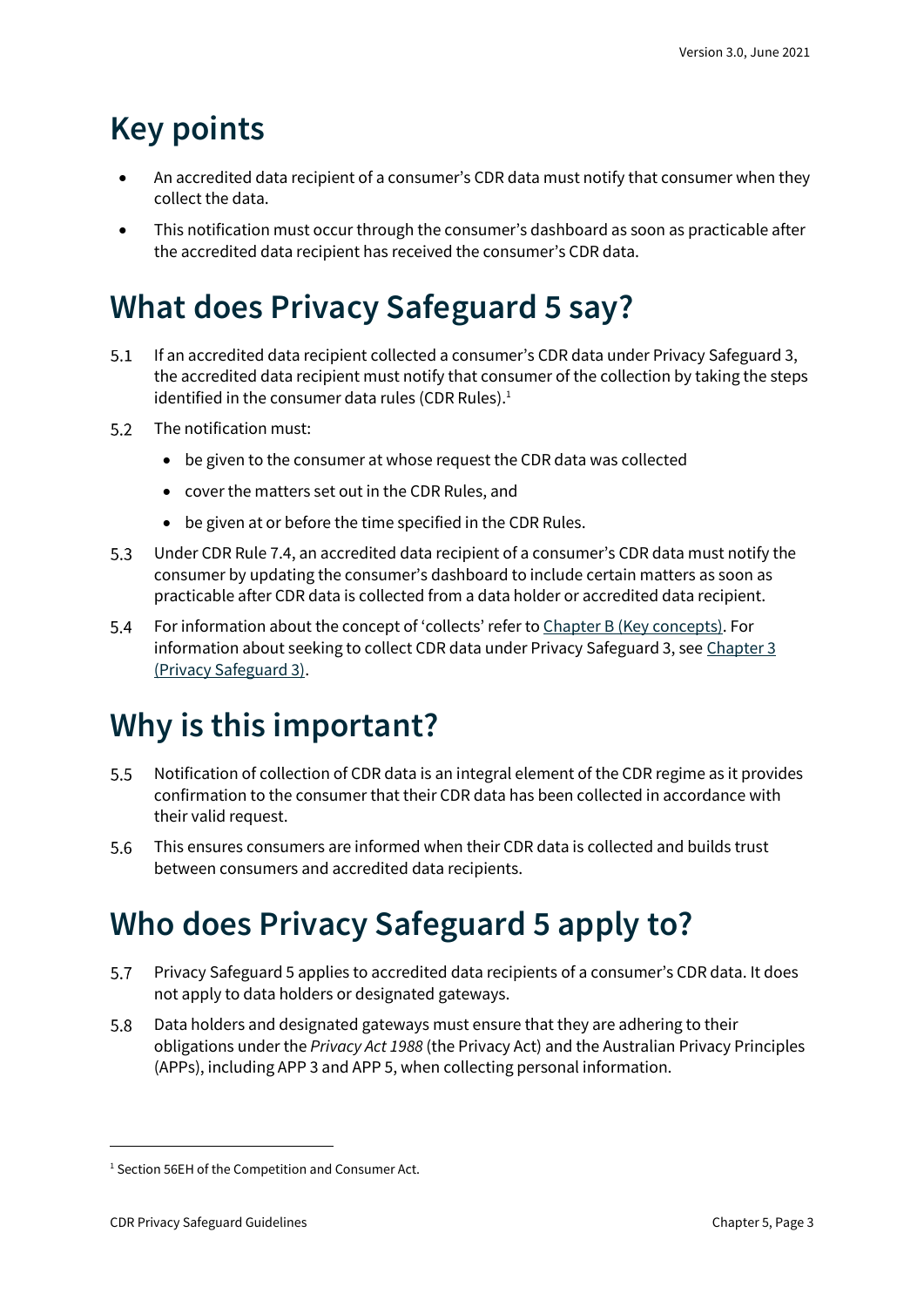5.9 Data holders must also ensure they adhere to Privacy Safeguard 10, which requires them to notify consumers of the disclosure of their CDR data.

#### <span id="page-3-0"></span>**How Privacy Safeguard 5 interacts with the Privacy Act**

- 5.10 It is important to understand how Privacy Safeguard 5 interacts with the Privacy Act and the APPs.<sup>2</sup>
- 5.11 Like Privacy Safeguard 5, APP 5 outlines when an entity must notify of collection, as well as what information must be included in the notification.
- 5.12 The Privacy Act and APP 5 provide protection where collected data is personal information, but not CDR data.

| <b>CDR</b> entity                | Privacy protections that apply in the CDR context                                                                                                                                                                                                                                             |
|----------------------------------|-----------------------------------------------------------------------------------------------------------------------------------------------------------------------------------------------------------------------------------------------------------------------------------------------|
| <b>Accredited data recipient</b> | <b>Privacy Safeguard 5</b>                                                                                                                                                                                                                                                                    |
|                                  | For accredited data recipients of a consumer's CDR data, the Privacy<br>Safeguard 5 notification requirements apply to any of that<br>consumer's CDR data that been collected in accordance with Privacy<br>Safeguard $33$<br>APP 5 does not apply in relation to that CDR data. <sup>4</sup> |
| Designated gateway               | APP <sub>5</sub>                                                                                                                                                                                                                                                                              |
|                                  | Privacy Safeguard 5 does not apply to a designated gateway.                                                                                                                                                                                                                                   |
| Data holder                      | APP <sub>5</sub>                                                                                                                                                                                                                                                                              |
|                                  | Privacy Safeguard 5 does not apply to a data holder.                                                                                                                                                                                                                                          |

<sup>3</sup> Privacy Safeguard 5 applies from the point when the accredited person becomes an accredited data recipient of the CDR data.An accredited person becomes an accredited data recipient for CDR data when:

- CDR data is held by (or on behalf of) the person
- the CDR data, or any other CDR data from which it was directly or indirectly derived, was disclosed to the person under the consumer data rules, and
- the person is neither a data holder, nor a designated gateway, for the first mentioned CDR data. See s 56EK of the Competition and Consumer Act.

<sup>4</sup> The APPs do not apply to an accredited data recipient of CDR data, in relation to that CDR data - s 56EC(4)(a) of the Competition and Consumer Act. However, s 56EC(4) does not affect how the APPs apply to accredited persons and accredited data recipients who are APP entities, in relation to the handling of personal information outside the CDR system. (Note: Small business operators accredited under the CDR system are APP entities in relation to information that is personal information but is not CDR data. See s 6E(1D) of the Privacy Act.) Section 56EC(4) also does not affect how the APPs apply to an accredited person who does not become an accredited data recipient of the CDR data (other than for Privacy Safeguards 1 – 4). See s 56EC(5)(aa) of the Competition and Consumer Act.

<sup>&</sup>lt;sup>2</sup> The Privacy Act includes 13 APPs that regulate the handling of personal information by certain organisations and Australian Government agencies.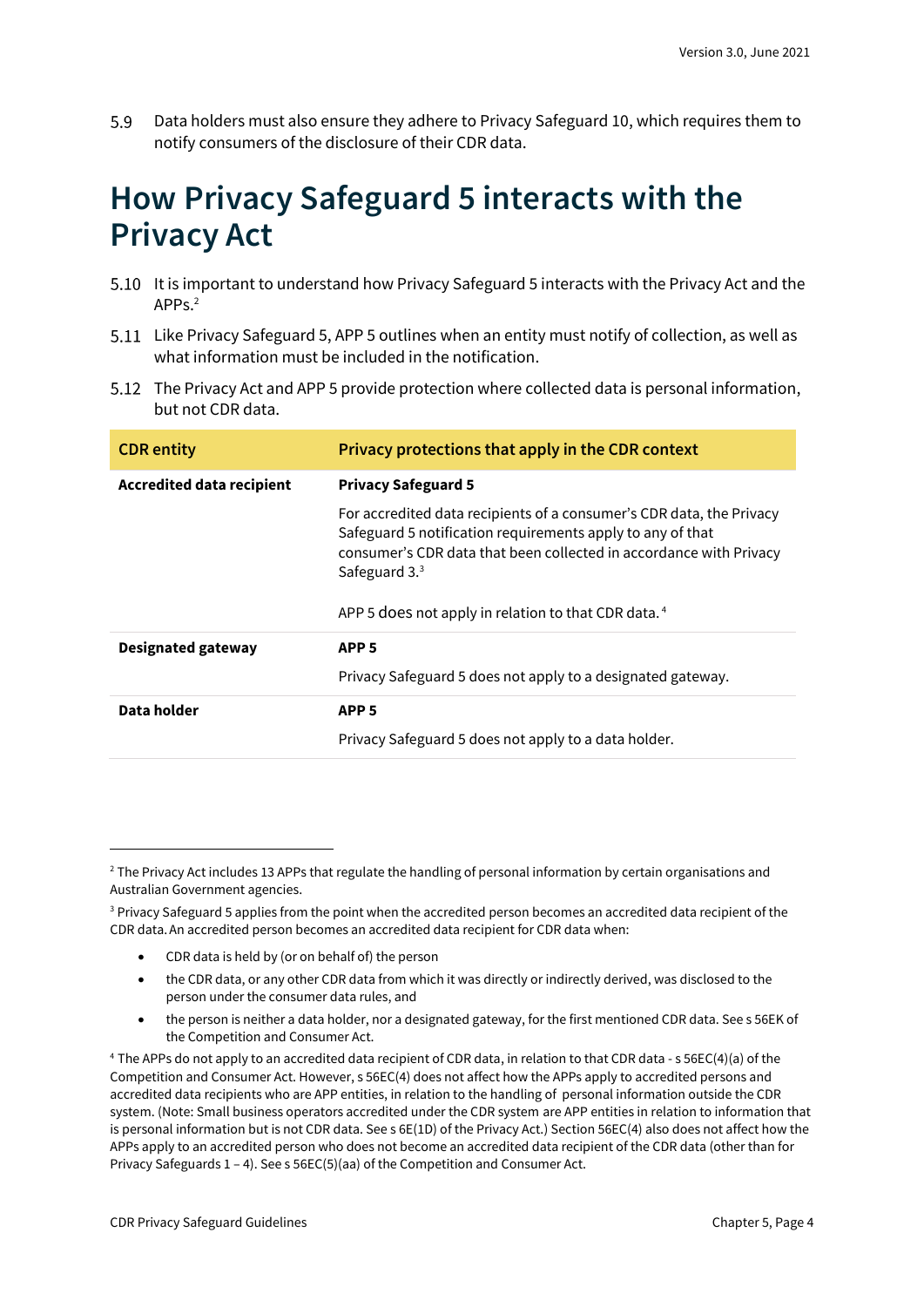#### <span id="page-4-0"></span>**How must notification be given?**

- 5.13 An accredited data recipient must provide the notification by updating the consumer dashboard for a consumer to include the matters discussed in paragraphs 5.24 to 5.35 as soon as practicable after collecting CDR data relating to that consumer. 5
- The consumer dashboard is an online service that must be provided by an accredited person to each consumer who has provided consent to the collection, use and/or disclosure of their CDR data. Accredited persons are required by CDR Rule 1.14 to include within the consumer's dashboard certain details of each consent to collect, use and disclose CDR data that has been given by the consumer. <sup>6</sup>
- Where an accredited data recipient collected CDR data on behalf of another accredited person (the 'principal') under a CDR outsourcing arrangement, only the principal needs to notify the relevant consumer/s of collection by updating the relevant dashboard/s.<sup>7</sup>
- 5.16 Further guidance about the consumer dashboard is set out i[n Chapter B \(Key concepts\)](https://www.oaic.gov.au/consumer-data-right/cdr-privacy-safeguard-guidelines/chapter-b-key-concepts) and [Chapter C \(Consent\).](https://www.oaic.gov.au/consumer-data-right/cdr-privacy-safeguard-guidelines/chapter-c-consent-the-basis-for-collecting-and-using-cdr-data/)

### <span id="page-4-1"></span>**Who must be notified?**

- The accredited data recipient must notify the consumer who gave the consent to collect the CDR data.
- There may be more than one consumer to whom a set of CDR data applies, for example, where there are joint account holders of a bank account. In this example, the accredited data recipient is required by CDR Rule 7.4 to update only the consumer dashboard of the requesting joint account holder.

### <span id="page-4-2"></span>**When must notification be given?**

- 5.19 An accredited data recipient must notify the consumer as soon as practicable after the CDR data is collected.
- 5.20 As a matter of best practice, notification should generally occur in as close to real time as possible (for example, in relation to ongoing collection, as close to the time of first collection as possible).
- The test of practicability is an objective test. It is the responsibility of the accredited data recipient to be able to justify any delay in notification.
- In determining what is 'as soon as practicable', the accredited data recipient may take the following factors into account:
	- time and cost involved, when combined with other factors

<sup>5</sup> CDR Rule 7.4.

<sup>6</sup> This includes the CDR data to which the consents relate and when the consents will expire. For further information regarding the requirements for an accredited person's consumer dashboard, see CDR Rule 1.14, [Chapter C \(Consent\)](https://www.oaic.gov.au/consumer-data-right/cdr-privacy-safeguard-guidelines/chapter-c-consent-the-basis-for-collecting-and-using-cdr-data/) and [Chapter B \(Key concepts\).](https://www.oaic.gov.au/consumer-data-right/cdr-privacy-safeguard-guidelines/chapter-b-key-concepts/)

<sup>&</sup>lt;sup>7</sup> CDR Rule 1.16(2)(a). For information on 'CDR outsourcing arrangements', see Chapter B [\(Key concepts\).](https://www.oaic.gov.au/consumer-data-right/cdr-privacy-safeguard-guidelines/chapter-b-key-concepts)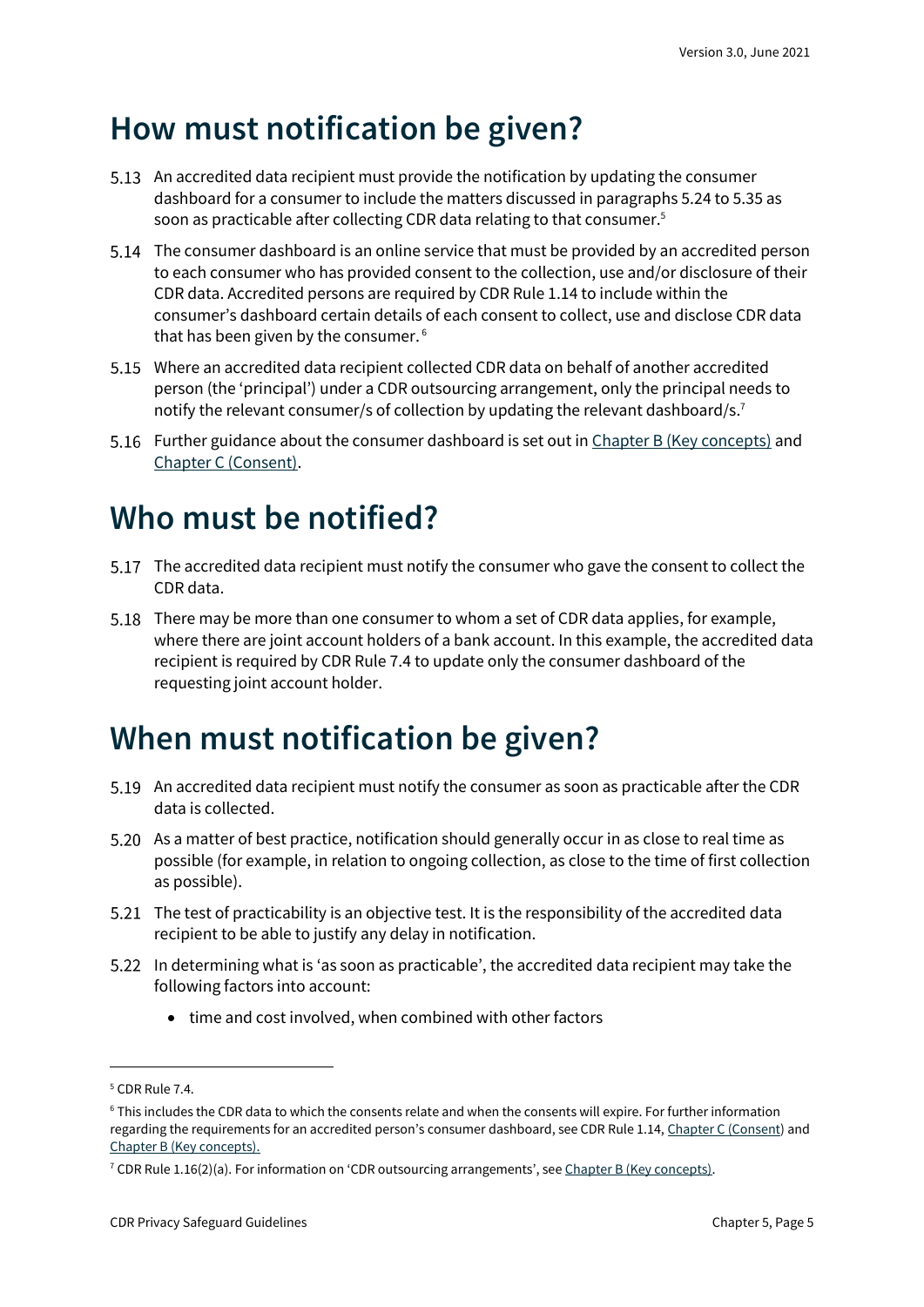- technical matters, and
- any individual needs of the consumer (for example, additional steps required to make the content accessible).
- 5.23 An accredited data recipient is not excused from providing prompt notification by reason only that it would be inconvenient, time consuming or costly to do so.

**Risk point:** Delays in notification of collection may result in confusion for a consumer, and non-compliance for an accredited data recipient.

**Privacy tip:** Accredited data recipients should ensure that they have systems and processes in place to allow for real-time and automated notification.

#### <span id="page-5-0"></span>**What matters must be included in the notification?**

- The minimum matters that must be included in the notification, and provided via the consumer's dashboard, are:
	- what CDR data was collected
	- when the CDR data was collected, and
	- the data holder or accredited data recipient from which the CDR data was collected.<sup>8</sup>
- Accredited data recipients should provide information about these matters clearly and simply, but also with enough specificity to be meaningful for the consumer. How much information is required may differ depending on the circumstances.
- 5.26 Guidance on each of the minimum matters is provided below.

**Risk point:** Consumers may not read or understand a notification where the details of collection are complex.

**Privacy tip:** An accredited data recipient should ensure that the notification is as simple and easy to understand as possible. To do this, an accredited data recipient should consider a range of factors when formulating a notification, such as:

- what the data is being used for
- the language used (including the level of detail), and
- the presentation of the information (e.g. layout, format and any visual aids used). For more complex notifications, the accredited data recipient could consider providing a condensed summary of key matters in the notification and linking to more comprehensive information or, where it may assist the consumer, a full log of access.

<sup>8</sup> CDR Rule 7.4.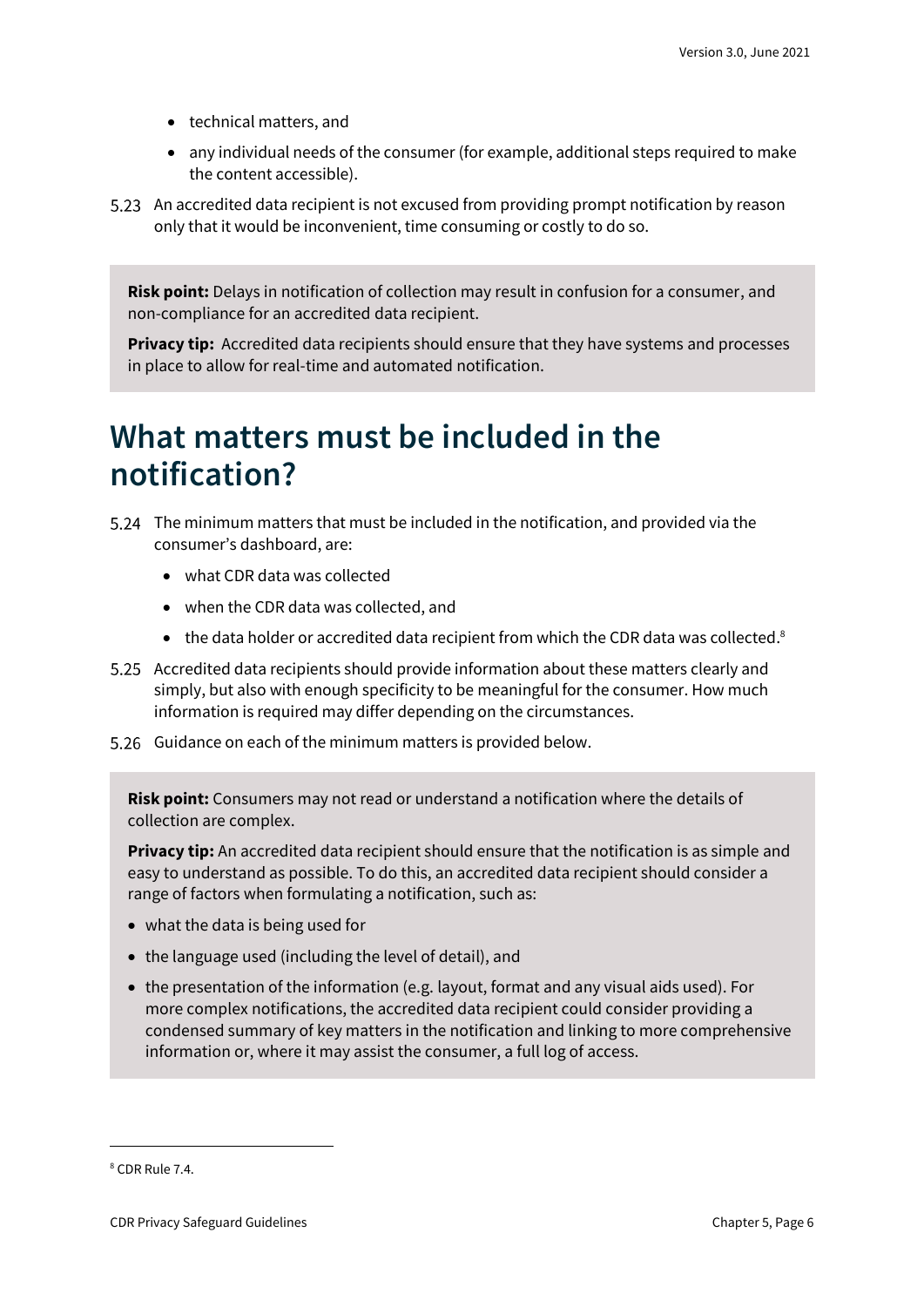#### <span id="page-6-0"></span>**What CDR data was collected**

- The accredited data recipient must notify the consumer of what CDR data was collected.
- In doing so, the accredited data recipient should ensure CDR data is described in a manner that allows the consumer to easily understand what CDR data was collected.
- The accredited data recipient must use the Data Language Standards when describing what CDR data was collected.<sup>9</sup> This will aid consumer comprehension by ensuring consistency between how CDR data was described in the consent-seeking process and how CDR data is described in the consumer dashboard.

#### <span id="page-6-1"></span>**When the CDR data was collected**

5.30 The accredited data recipient must notify the consumer of when the CDR data was collected.

#### *'One-off' collection<sup>10</sup>*

The accredited data recipient should include the date on which the CDR data was collected.

#### *Ongoing collection<sup>11</sup>*

- The accredited data recipient should, at a minimum, include the date range in which CDR data will be collected, with the starting date being the date on which the CDR data was first collected, and the end date being the date on which the accredited person will make its final collection. This end date might not necessarily be the same as the date the consent to collect expires.
- Where an accredited data recipient is unsure of the end date they may put the date the consent to collect expires, but must update the end date as soon as practicable after it becomes known.<sup>12</sup>
- The accredited data recipient should, in addition to stating the date range for collection, note:
	- what activity will trigger ongoing collection (e.g. 'We'll continue to collect your transaction details from [e.g. data holder] each time you make a transaction'), and / or
	- if known, the frequency of any ongoing collection (e.g. 'We'll continue to collect your transaction details from [e.g. data holder] up to three times per day').

<sup>9</sup> The Data Language Standards are contained within the Consumer Experience Standards. They provide descriptions of the types of data to be used by accredited data recipients when making and responding to requests. Adherence to the Data Language Standards is mandatory and will help ensure there is a consistent interpretation and description of the consumer data that will be shared in the CDR regime. See s 56FA of the Competition and Consumer Act and CDR Rule 8.11.

 $10$  This is where the accredited person indicated the CDR data would be collected on a single occasion (CDR Rule  $4.11(1)(b)(i)$ .

<sup>&</sup>lt;sup>11</sup> This is where the accredited person indicated the CDR data would be collected over a specified period of time (CDR Rule 4.11(1)(b)(ii)).

 $12$  CDR Rule 4.19 requires an accredited person to update the consumer dashboard as soon as practicable, after the information required to be contained on the dashboard changes.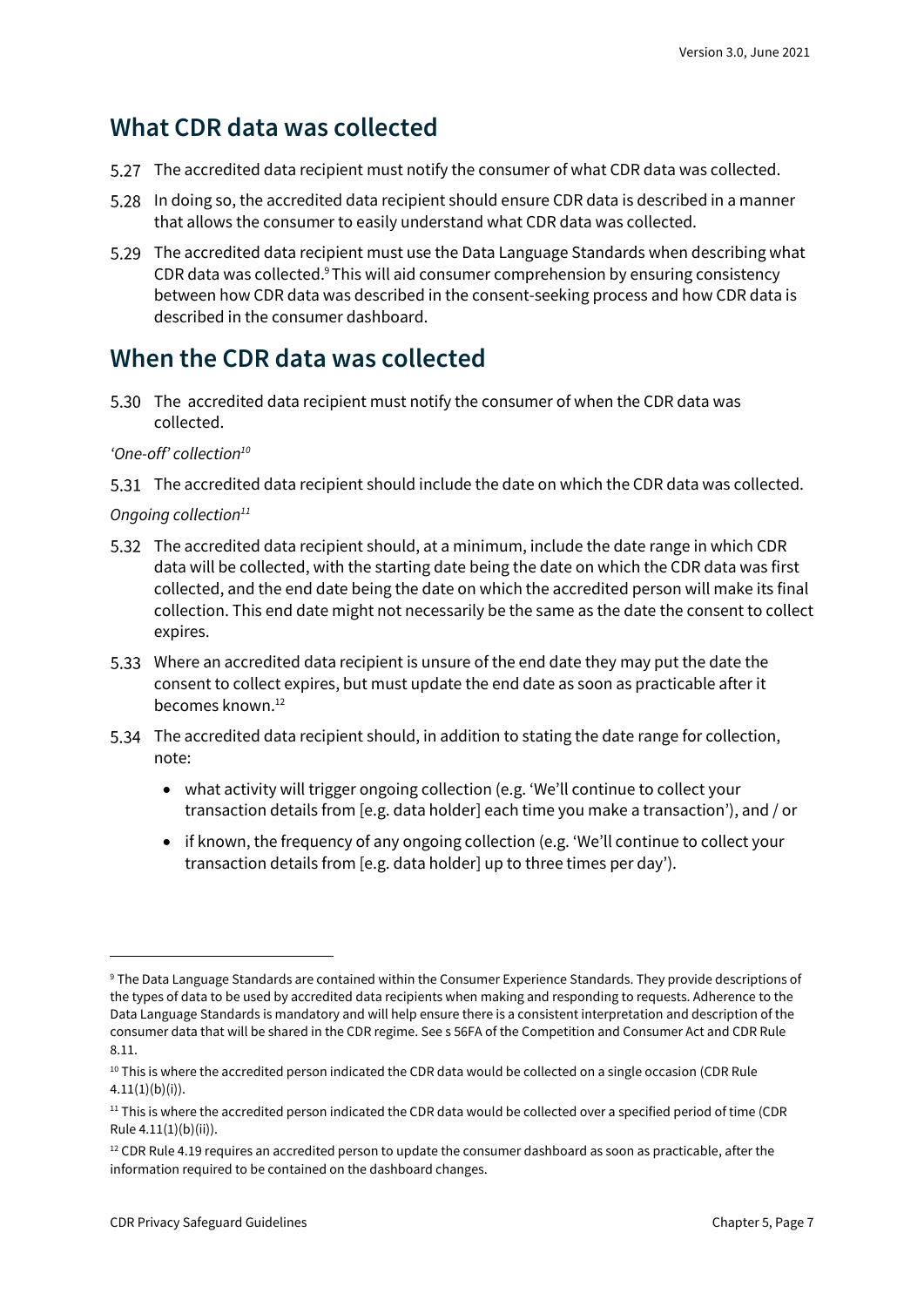#### <span id="page-7-0"></span>**From whom the CDR data was collected**

In its notification to the consumer, the accredited data recipient must indicate from whom the CDR data was collected. There may be multiple data holders and/or accredited data recipients from whom the CDR data was collected.

#### **Example**

Watson and Co is an accredited person that provides a budgeting service through its Watspend application. Watspend uses transaction details to provide real-time, accurate budgeting recommendations to its users.

Zoe wants to use the Watspend application, so provides Watson and Co with a valid request to collect her transaction details from Bank Belle. Zoe provides consent for Watson and Co to collect and use her transaction details for the provision of the Watspend service from 1 July 2020 to 1 January 2021.

Watson and Co collect Zoe's transaction details from Bank Belle on 1 July 2020 and becomes an accredited data recipient for this CDR data.

Watson and Co updates Zoe's consumer dashboard on 1 July 2020 to include the following notification statement:

*We collected your transaction details from Bank Belle on 01.07.20. We'll continue to collect your transaction details from Bank Belle each time you make a transaction until 01.01.21*.

The above statement is an example of how Watson and Co could notify Zoe of the collection of her CDR data in accordance with CDR Rule 7.4.

#### <span id="page-7-1"></span>**Other notification requirements under the CDR Rules**

- In addition to the Privacy Safeguard 5 notification requirements in relation to collection, there are other notification requirements relating to consent that must be complied with:  $13$ 
	- providing CDR receipts to the consumer (CDR Rule 4.18)
	- notification requirements where certain consents expire or are amended (CDR Rules 4.18A, 4.18B and 4.18C)

 $13$  For an accredited data recipient who collected CDR data on behalf of a principal in a CDR outsourcing arrangement, note the effect of CDR Rule 1.7(5) which provides that, in the CDR Rules, 'unless the contrary intention appears, a reference to an accredited person making a consumer data request, collecting CDR data, obtaining consents, providing a consumer dashboard, or using or disclosing CDR data does not include a reference to an accredited person doing those things on behalf of a principal in its capacity as the provider in an outsourced service arrangement, in accordance with the arrangement'.

For information on 'CDR outsourcing arrangements', see [Chapter B \(Key concepts\)](https://www.oaic.gov.au/consumer-data-right/cdr-privacy-safeguard-guidelines/chapter-b-key-concepts), 'Outsourced service provider'.